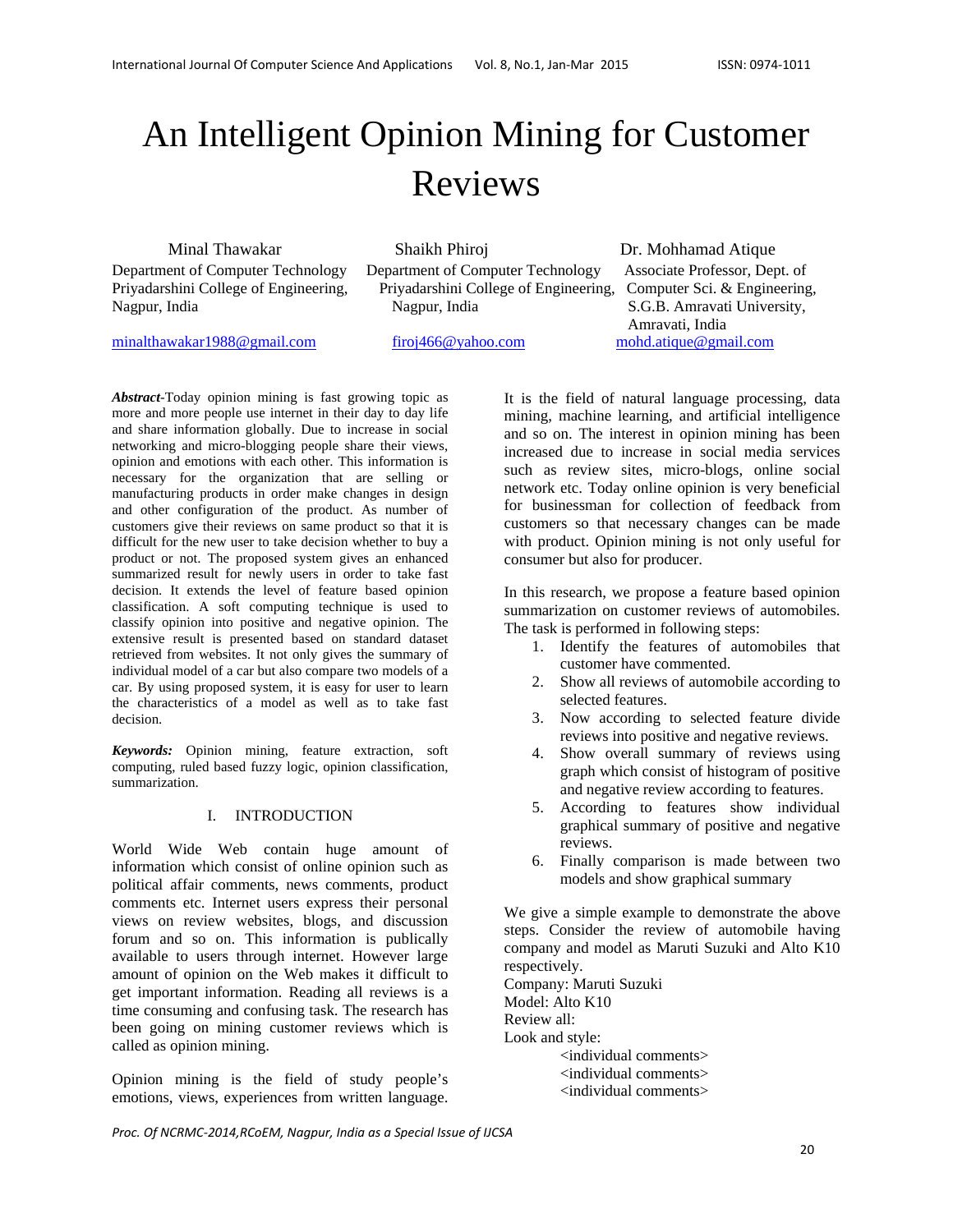Comfort:

<individual comments> <individual comments> <individual comments>

Positive reviews:

 Look and style: <individual comments> <individual comments> <individual comments>

Comfort:

<individual comments> <individual comments> <individual comments>

Negative reviews:

 Look and style: <individual comments> <individual comments> <individual comments>

Comfort:

<individual comments> <individual comments> <individual comments>

For the above example review all consist of all reviews that is the combination of positive and negative reviews and positive and negative reviews contains positive opinion reviews and negative opinion reviews from review all respectively.

Our task is different from others in number of ways. We textually as well as graphically represent the summary of reviews. We mainly focused on features of automobiles that customers have opinion and also whether the opinion is positive or negative according to features.

A soft computing technique is used to perform classification of opinion into positive and negative opinion. Here soft computing technique called rulebased fuzzy logic is used where fuzzy function is used to calculate the score of the sentence.

Section 2 describes related work on feature mining. Section 3 contains detail working of proposed system. Section 4 describes the experimental results. Finally we give conclude and give direction for future work in opinion mining field.

#### II. RELATED WORK

The following section explains the survey of various papers based on feature based opinion mining. Several methods have been proposed to extract feature from customer reviews.

Hu and Liu [3] worked on customer reviews. They extract features of product from customer reviews.

They also show whether the opinion is positive or negative and finally summarize the result. The main problem with the method employed by this system is it does not give proper relation between feature and its opinion. In our work we not only decide whether the opinion is positive or negative but also calculate the score of the word which is used for the plotting graph.

Lawrence and David [4] developed an automatic method which distinguishes positive and negative reviews. An ontology based feature extraction method had been discussed & implemented by Aciar [5]. But the main problem with this is, whenever new feature is added there is a need of construction and updating of ontology each time.Hana Jeong, Dongwook Shin, and JoongminChoi [11] developed an enhanced feature extraction technique called FEROM which effectively extract correct feature from the review data but the main problem with this method it does not calculate the strength of the opinion and does not give proper summarize form. But in our approach we not only calculate the strength of the opinion but also give a detailed summary of each model according to selected features

Various machine learning methods and training sets are used to perform automatic text classification. Machine learning methods such [13] as Support Vector machine (SVM), Artificial intelligence [14], Naïve Bayesian [12] or hybrid approaches [15, 16] are used to improve the efficiency of classification. But all these methods are not focused on generating extractive summaries.

#### III. PROPOSED TECHNIQUE

The following section describes the design of our proposed feature based opinion mining system based on rule-based fuzzy logic. Our proposed opinion systems automatically extract the opinion from unstructured user reviews and classify the opinion into positive and negative opinion according to the assigned polarity. Polarity is a sometime considered as intensity. The proposed systems consist of following steps: 1) Data Preprocessing 2) Feature and opinion generation 3) Opinion Classification 4) Summary.

We perform opinion mining on online reviews of various car models.Reviews are collected from differentautomobiles websites having engine capacity between 800-1000 cc. The websites that we are using for collection of reviews are www.carwale.com and www.cardekho.com. We collect approximately 450 reviews for 9 car models where each model having approximately 50 reviews.

*Proc. Of NCRMC‐2014,RCoEM, Nagpur, India as a Special Issue of IJCSA*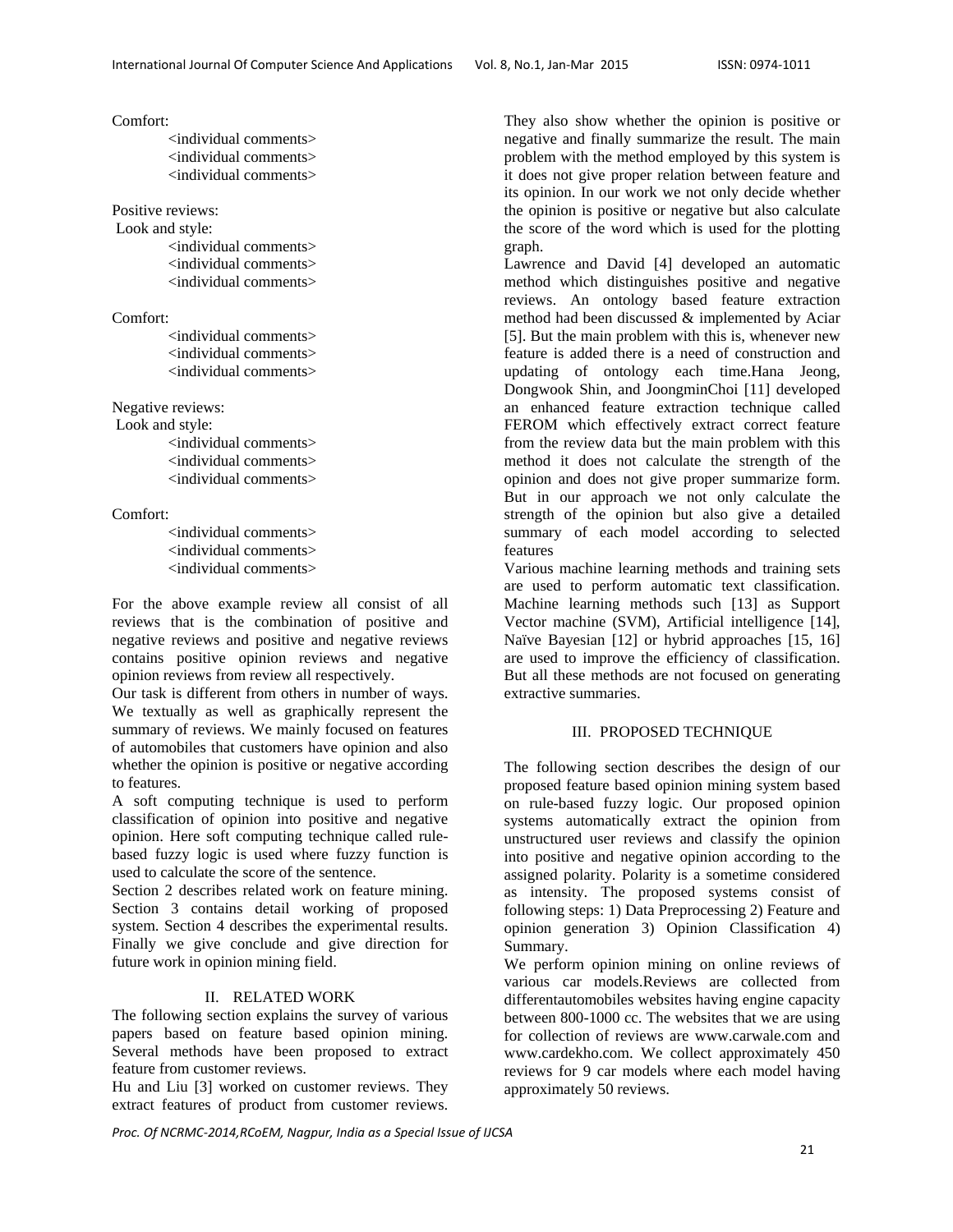Figure 1.Shows the system architecture. The different steps of the system architecture are explained below.

*a) Data Preprocessing:* User's opinions are generally expressed in natural language which contains errors in spelling, grammar, mistakes in punctuations and so on. Before mining usergenerated reviews need preprocessing in order to remove noise. An openNLP tool is used to perform this task. openNLP tool is a machine learning natural language processing tool used to perform following task such as sentence detection, tokenization, POS tagging, chunking, parsing. The version of openNLP tool use is 1.5.3. openNLP tool consist Standford parser which is a well known linguistic parser. It automatically corrects the unstructured text and produces a clean text.

Consider an example; a user-generated review is in the form of

"the look and style of a car is so nice!!!" After preprocessing the sentence would read as,

 "The look and style of a car is so nice!" In the above example, the first sentence is capitalized and the repetitive exclamation mark occurs only once.

Thus the preprocessing step generates a clean text which is given as input to the next step of the system. *b) Feature and Opinion generation:* In this step we generate a feature set for opinion mining

from cleaned reviews generated in first step by using linguistic parser. Here we have created a table name as Feature and Opinion generation table (FOGT). FOGT table consist of car model features as well as positive, negative and inverter words associated with that feature. We manually assign weight to each word in the table. We use a standard WordNet directory for making FOGT table. Table 1. Shows the entries in FOGT. Here POS (part-of-speech) tagging is used to performed feature extraction. Frequently occur Noun (N) and Noun Phrase (NP) is considered as feature and Adjective or Adverb is considered as opinion word for the sentence.

For example, consider a review of sentence for model of a car creates after preprocessing is:

"The look of car is nice."

When POS tagging is done by using openNLP the output is generated as:

"The look  $\lceil \cdot n \rceil$  of  $\lceil \cdot p \rceil$  car  $\lceil \cdot n \rceil$  is  $\lceil \cdot v \rceil$  nice  $\lceil \cdot a \rceil$ "

In the above example, [.n] denotes noun, [.p]denotes preposition, [.a] denotes adjective and [.v]denotes verb. Here "look" is considered as feature which is described by adjective "good". Adjective "good" shows the opinion about feature "look".Whenever POS tagging is done noun, noun phrases, adjective or adverb of the sentence is checked with the entries in the FOGT.



Opinion mining

Figure 1. System architecture

| Feature               | Positive polarity<br>words<br>$(p=1)$                                                                 | Negative polarity<br>words $(p=-1)$ | Inverter      |
|-----------------------|-------------------------------------------------------------------------------------------------------|-------------------------------------|---------------|
| Look and<br>style     | Excellent, good,<br>best, decent,<br>attractive, great,<br>beautiful.<br>elegant,<br>amazing, stylish | Worst, bad, poor                    | Not,<br>Never |
| Comfort               | Comfortable,<br>extraordinary                                                                         | congested                           | <b>Not</b>    |
| Mileage               | Decent,<br>satisfactory,<br>reliable                                                                  |                                     | <b>Not</b>    |
| Pickup                | Average,<br>sufficient, high,<br>fine                                                                 | Slow, less                          |               |
| Overall<br>experience | Happy                                                                                                 | Mistake, down,<br>cheat, waste      |               |
| Fuel<br>economy       | Superb, fantastic                                                                                     | Low                                 | Not           |

Table 1. Feature and Opinion Generation Table

Consider the first entry in the FOGT, it indicate the feature "look and style" for a car model. This feature can take fuzzy values like "excellent", "good", "best", "decent", "attractive", "great", "beautiful", "elegant", "amazing" and "stylish" which has positive polarity. On the other hand it can take fuzzy values like "worst", "bad" and "poor" which have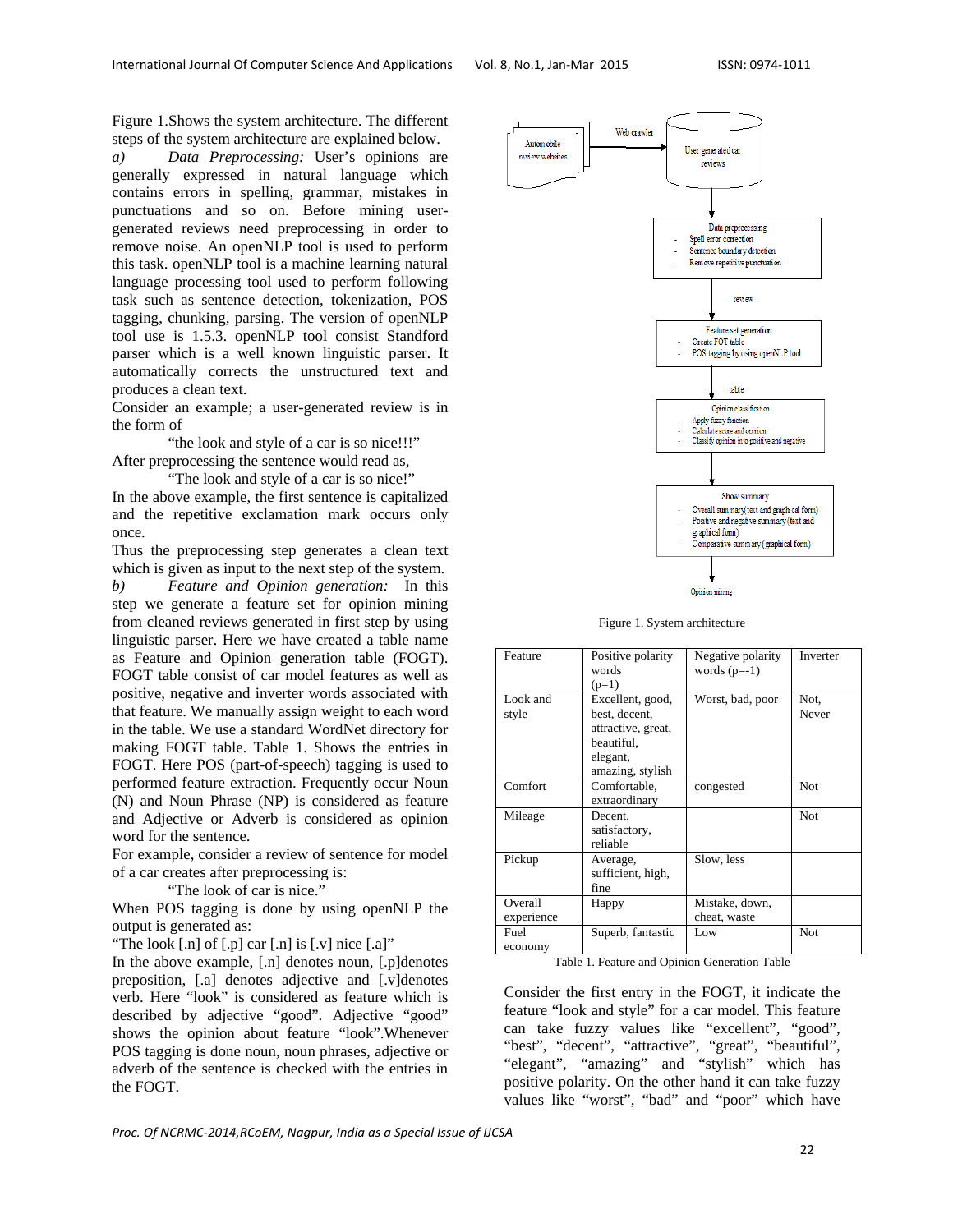negative polarity.The polarity of words is reversed by inverter which has words like "not" and "never."

The FOGT table is used in next step to calculate the score of the user review sentence and classify it into positive and negative review.

*c) Opinion Classification:* In this step, the reviews are classified into positive and negative reviews. We classify new user review by calculating fuzzy score. The fuzzy score is calculated by using following steps. 1) Extract feature and words from FOGT look up table. 2) Identify the polarity and initial weight of the word. 3) Calculate overall score using fuzzy function. The first two steps of fuzzy score calculation are explained in above second step of system architecture. The fuzzy score of the word can be calculated as:

$$
f(x) = 1 - (1 - w(x))\tag{1}
$$

Where  $f(x)$  represents fuzzy score of the word and  $w(x)$  represents the initial weight of the word which s assigned in FOGT table. Consider  $\forall x, (x) \in [0, 1]$ which indicate the output value of  $f(x)$  should be in the range of [0,1]. For example, the initial assigned weight of the word "good" is 0.5, hence fuzzy score for the particular word is calculated as  $f(x) = 0.5$ . The FOGT table contains polarity for identification of positive and negative opinion. Hence the modified fuzzy score can be calculated as:

$$
f(x)_{new} = p_i f(x) \tag{3}
$$

In the above equation, the first term indicate the polarity of the feature. If polarity is positive then the value of  $p_i=1$  otherwise the value of  $pi=1$ . If inverter is present (ex. "not") then simply reverse the value of polarity which is indicated by '*pi'*. The inverter only changes the polarity of the feature but the magnitude remains unchanged. Equation (3) is used to plot overall graph. The value of  $f(x)_{new}$  calculated using (3) remains in the range of [-1,1] so we need to normalized the value of  $f(x)_{new}$ . The normalized value should be in the range of [0,1],

It is calculated in the following manner:

$$
f_n(x) = \frac{1600 \text{ m/s}^2}{2} \tag{4}
$$

The normalized value is generally used to plot positive/negative graph. The accuracy of this classification is verified by comparing them. Comparison is made on the basis of features of two different models of car.

*d) Summary:* This is the last step of system architecture. Here we have generated a detailed summary of reviews according to selected features in textual as well as in graphical format. It consists of three types of graphs. 1) Overall graph. 2) Positive/Negative graph and 3) Comparison Graph. Figure 1, figure 2 and figure 3 show the graphical summary of reviews for car model Alto-K10.





Figure 2. Overall graph

Figure 3. Positive graph

The overall graph contains total number of positive and negative reviews according to selected features. We have taken 50 reviews for each model. Consider for feature overall experience there are 20 positive reviews and 30 negative reviews so the overall graph contain 20 positive and 30 reviews for feature overall experience.

Positive and negative graph contain individual positive and negative reviews according to the score calculated by using equation (4). Overall graph and Positive/ Negative graph is used for verifying individual car model and comparison graph is used for verifying two different models of car.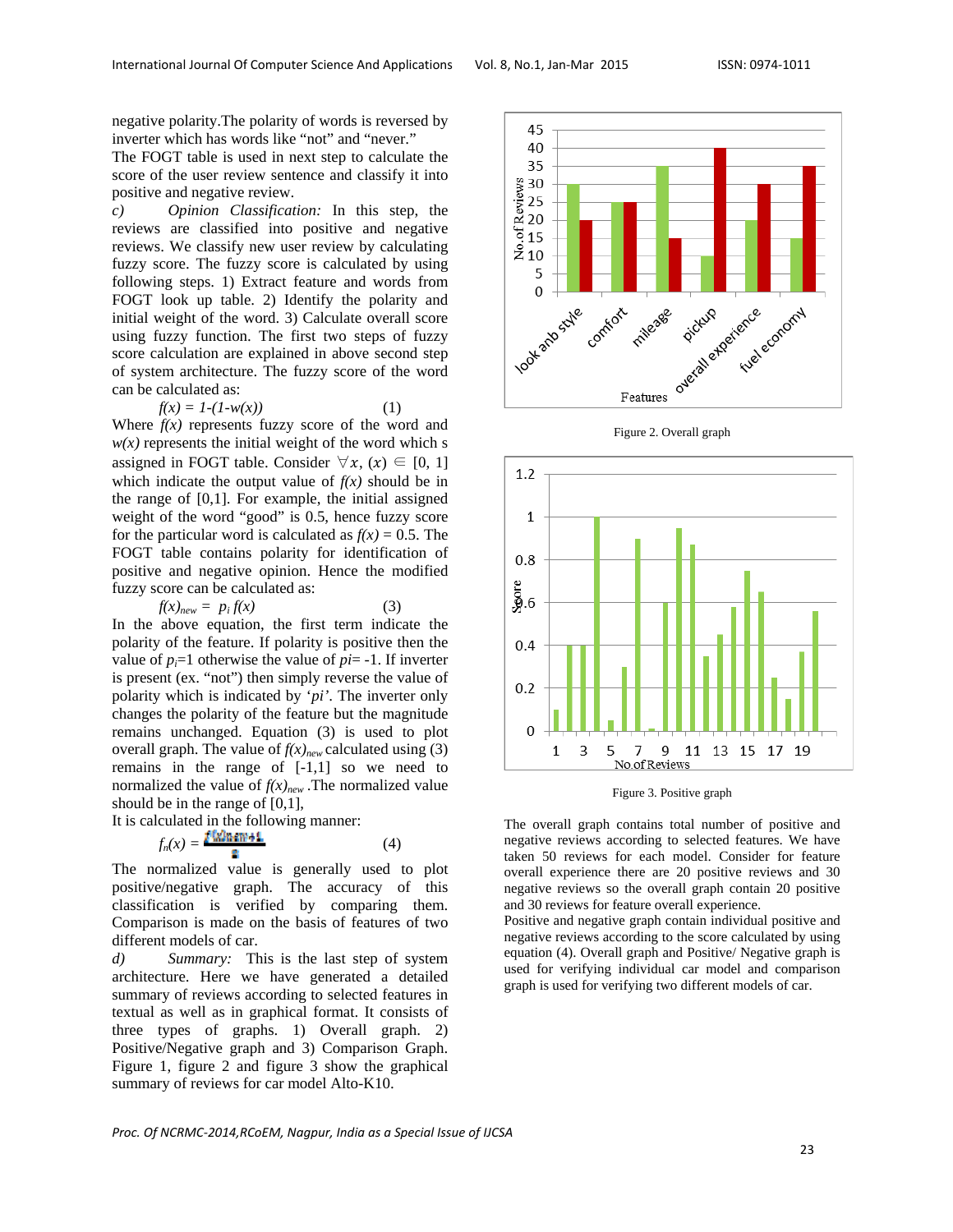







### IV. EXPERIMENT RESULTS

This section describes the result of evaluation of our opinion mining strategy. We have conducted the experiment on customer reviews of four different car companies which consist of total nine models. The websites from where we collected the reviews are carwale.com cardekho.com. For each model we first loaded 50 reviews for each model. These reviews were cleaned by using linguistic parser. Feature extraction and opinion word were found by using FOGT table and fuzzy logic respectively.Figure 6.represents the evaluation result. Here customer can get detail summary about car model by selecting company, model and features

#### V. CONCLUSION

In this paper, we propose a framework for automobiles review extraction based on features. Our experimental results indicate that the proposed technique is very promising in performing the task of opinion mining. We not only predict the positivity and negativity of opinion word, but also calculate the score. The summary is not only useful tocommon customers, but also for product manufactures.

The primary area of future work is to improve the method of calculate the score/strength of words and use our summarization system end to end in practice

| Select Model<br>Company<br>Model                                                                                                                | Chevrolet<br>Beat<br>Show | U Look and Style<br>Comfort<br>Mileage<br>Pickup<br>Fuel Economy | <b>D</b> Overall Experience                                                                                                   | Overall Graph<br>Posstive/Negative                                                                     |  |
|-------------------------------------------------------------------------------------------------------------------------------------------------|---------------------------|------------------------------------------------------------------|-------------------------------------------------------------------------------------------------------------------------------|--------------------------------------------------------------------------------------------------------|--|
| Review ALL                                                                                                                                      |                           |                                                                  | <b>Review Possitive</b>                                                                                                       |                                                                                                        |  |
| ## Look & Style<br>good style<br>Very Good Design with Curveture look. Look like<br>next Gen Car<br>Interior is good along with the good system |                           |                                                                  | good style.<br>Very Good Design with Curveture look, Look like<br>next Gen Car<br>Interior is good along with the good system |                                                                                                        |  |
| provided, but space is concern fro family of 4 or 5                                                                                             |                           |                                                                  | <b>Review Negtive</b>                                                                                                         |                                                                                                        |  |
| Looks wise it is good<br>Very good.                                                                                                             |                           |                                                                  | very bad in 1000cc segment.<br>very Bod fuel economy                                                                          | Mileage is very poor. Giving only 12 to 13 kmpl in<br>Warangal town (Andhra Pradesh) and it is only 15 |  |
| Beautiful font end styling and equaly ugly rear<br>end.good overall dynamics                                                                    |                           |                                                                  |                                                                                                                               |                                                                                                        |  |

#### REFERENCES

- [1] LiZhen Liu, WenTao Wang, HangShi Wang. Summarizing Customer Reviews Based On Product Features. 2012 5th International Congress on Image and Signal Processing (CISP 2012)
- [2] Bing Liu. Sentiment Analysis and Opinion Mining. Synthesis Lectures on Human LanguageTechnologies. Morgan & Claypool Publishers, 2012.
- [3] Mingqing Hu and Bing Liu.Mining and Summarizing Customer Reviews. KDD'04, August 22-25,2004, Seattle, Washington, USA.
- [4] DavidM.Blei, Andrew Y.NG and Michael I.Jordan. 2003. Latent Dirichlet allocation. Journal of Machine Learning Research,3(5):993-1022.
- [5] S.Aciar et al., "Information Recommender:Basing Recommendations on Consumer Product Reviews," *IEEE Intell.Syst.* Vol. 53, no.9, 2001, pp.1375-1388.
- [6]. Hana Jeong, Dongwook Shin, and Joongmin Choi. FEROM:FeatureExtration and Refinement for Opinion Mining. ETRI Journal, Volume 33, Number 5, October 2011.
- [7] NikolayArchak, AnindyaGhose, and Panagiotis G. Ipeirotis. Show me the money!: deriving the pricing power of product features by mining consumer reviews. In Proceedings of the 13<sup>th</sup> ACM SIGKDD international conference on Knowledge discovery and data mining, KDD '07, pages 56–65, New York, NY, USA, 2007. ACM.
- [8] Stefano Baccianella, Andrea Esuli, and FabrizioSebastiani. Multi-facet rating of product reviews. In Proceedings of the 31th European Conference on IR Research on Advances in Information Retrieval, ECIR '09, pages 461–472, Berlin, Heidelberg, 2009. Springer-Verlag
- [9] Wei Jin, Hung Hay Ho, and Rohini K. Srihari.Opinionminer: a novel machine learning system for web opinion mining and extraction. In Proceedings of the 15th ACM SIGKDD international conference on Knowledge discovery and data mining, KDD '09, pages 1195–1204, New York, NY, USA, 2009. ACM.
- [10] Fangtao Li, Minlie Huang, and Xiaoyan Zhu. Sentiment analysis with global topics and local dependency.In Proceedings of the Twenty-Fourth AAAI Conference on Artificial Intelligence (AAAI), 2010.

*Proc. Of NCRMC‐2014,RCoEM, Nagpur, India as a Special Issue of IJCSA*